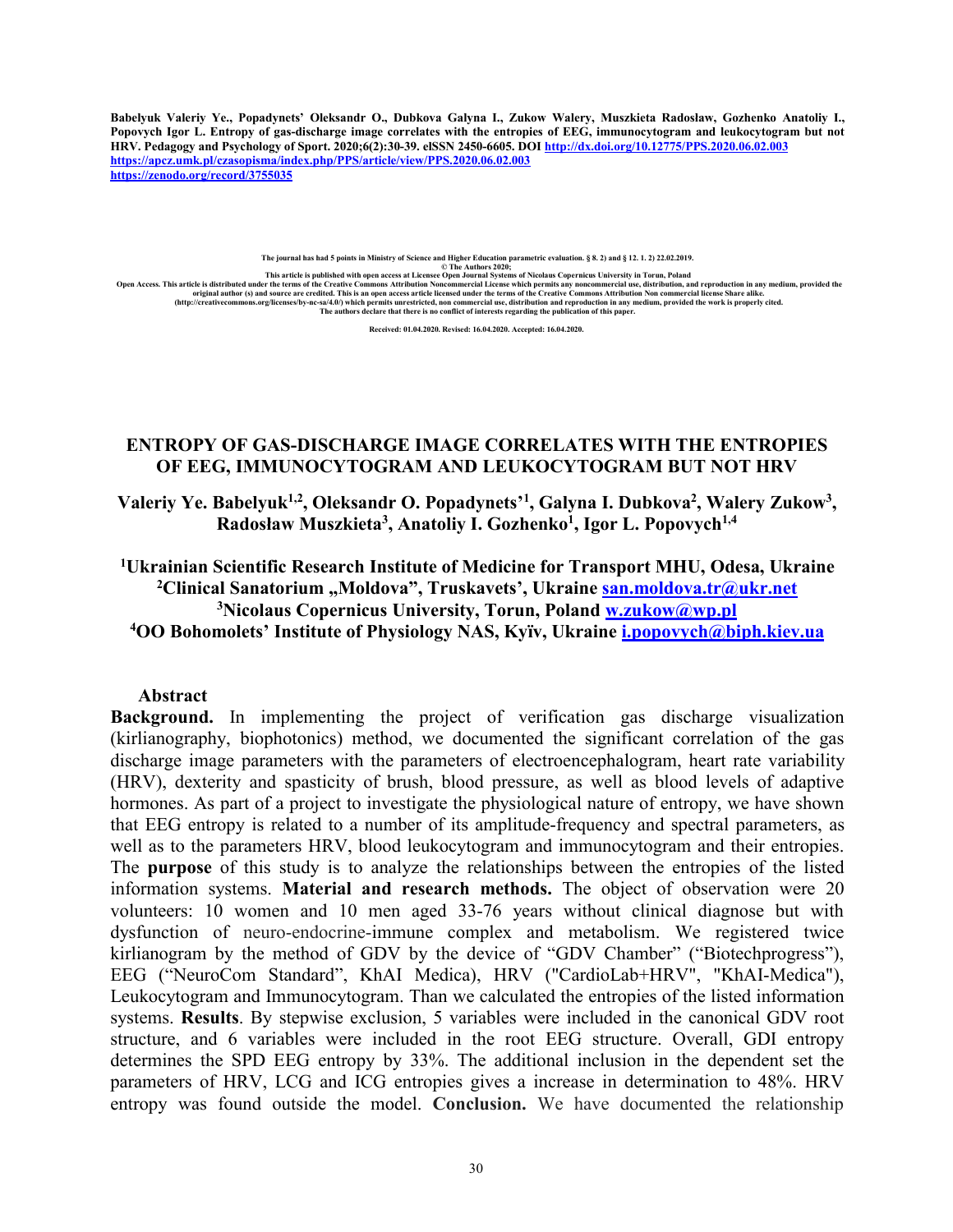between the entropy parameters of electroencephalogram, blood leukocytogram and immunocytogram but not HRV on the one hand, and gas-discharge images on the other. However, the question of the causal nature of this relationship remains open. What is primary: electrical activity of the brain, excretion of cytokines and hormones by immunocytes, or emission of photons and free electrons by acupuncture points (circulation of vital energy)?

**Key words:** gas-discharge visualization; electroencephalogram; HRV; blood leukocytogram and immunocytogram; entropy, relationships.

### **INTRODUCTION**

In implementing the project of verification gas discharge visualization (kirlianography, biophotonics) method proposed by KG Korotkov [17,18], we documented the significant correlation of the gas discharge image (GDI) parameters with the parameters of electroencephalogram [4,8,9,16,19,20,30,31], HRV [4,8-10,19,20,28,29,31], dexterity and spasticity of brush [4,9,19,20,31], blood pressure [28,29], as well as blood levels of adaptive hormones [1-3,5-7,10,11]. As part of a project to investigate the physiological nature of entropy, we have shown that EEG entropy is related to a number of its amplitude-frequency and spectral parameters, as well as to the parameters HRV, blood leukocytogram and immunocytogram and their entropies [13,22-27,33].

The purpose of this study is to analyze the relationships between the entropies of the listed information systems.

### **MATERIAL AND RESEARCH METHODS**

The object of observation were 20 volunteers: ten women and ten men aged 33-76 years without clinical diagnose but with dysfunction of neuro-endocrine-immune complex and metabolism, characteristic for premorbid (intermediate between health and illness) state.

In the morning on an empty stomach we registered kirlianogram by the method of GDV by the device of "GDV Chamber" ("Biotechprogress", SPb, RF). The first base parameter of GDV is Area of gas discharge image (GDI) in Right, Frontal and Left projections registered both with and without polyethylene filter. The second base parameter is the Shape coefficient (ratio of square of length of external contour of GDI toward his area), which characterizes the measure of serration/fractality of external contour. The third base parameter of GDI is the Entropy [17,18]. The most recent set of parameters was selected for further analysis in this article.

Than we recorded EEG (hardware-software complex "NeuroCom Standard", KhAI Medica) monopolar in 16 loci (Fp1, Fp2, F3, F4, F7, F8, C3, C4, T3, T4, P3, P4, T5, T6, O1, O2) by 10- 20 international system, with the reference electrodes A and Ref on the tassels of ears. Among the options considered the normalized (%) spectral power density (SPD) in the standard frequency bands: β (35÷13 Hz), α (13÷8 Hz), θ (8÷4 Hz) and δ (4÷0,5 Hz) in all loci, according to the instructions of the device.

Simultaneosly we recorded electrocardiogram in II lead (hardware-software complex "CardioLab+HRV", "KhAI-Medica") to assess the parameters of HRV. For further analysis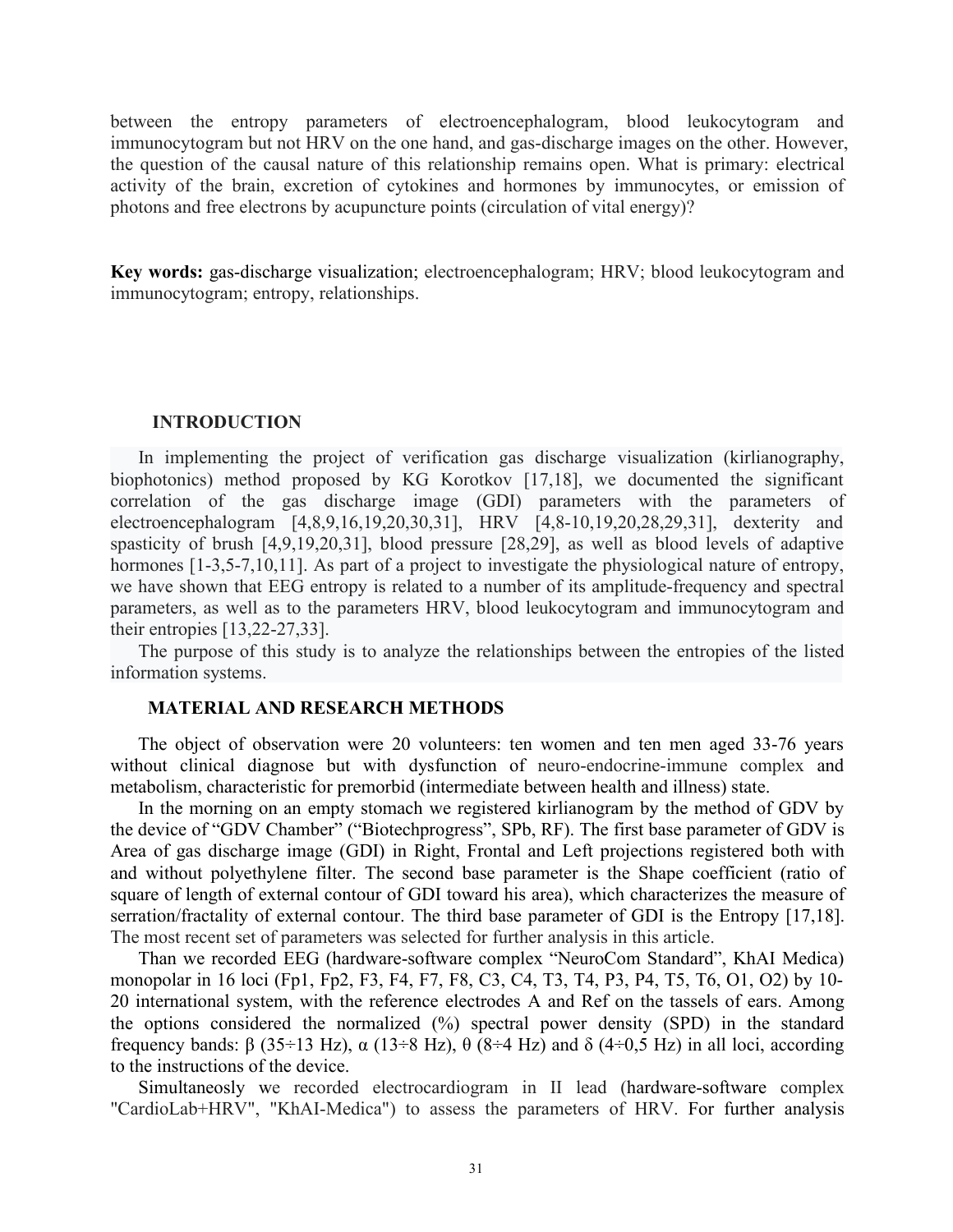(Frequency Domain Methods) were selected normalized (%) spectral power (SP) bands of HRV: high-frequency (HF, range  $0.4 \div 0.15$  Hz), low-frequency (LF, range  $0.15 \div 0.04$  Hz), very lowfrequency (VLF, range  $0.04 \div 0.015$  Hz) and ultra low-frequency (ULF, range  $0.015 \div 0.003$  Hz)  $[15]$ .

We calculated for HRV and each locus EEG the Entropy (h) of normalized SPD using formulas [22] based on classic CE Shannon's formula:

 $hHRV = [SPHF \cdot log_2SPHF + SPLF \cdot log_2SPLF + SPVLF \cdot log_2SPVLF + SPULF \cdot log_2SPULF / log_24;$ 

hEEG =  $-[SPD\alpha \cdot \log_2SPD\alpha + SPD\beta \cdot \log_2SPD\beta + SPD\theta \cdot \log_2SPD\theta + SPD\delta \cdot \log_2SPD\delta]/\log_2 4$ 

In portion of capillary blood we counted up Leukocytogram (LCG) (Eosinophils, Stub and Segmentonucleary Neutrophils, Lymphocytes and Monocytes) and calculated its Entropy (h) using formula:

 $hLCG = - [Lym \cdot log_2Lym + Mon \cdot log_2Mon + Eos \cdot log_2Eos + SNN \cdot log_2SNN + StubN \cdot log_2StubN]/log_25$ 

For phenotyping subpopulations of lymphocytes used the methods of rosette formation with sheep erythrocytes on which adsorbed monoclonal antibodies against receptors CD3, CD4, CD8, CD22 and CD16 from company "Granum" (Kharkiv) with visualization under light microscope with immersion system [21]. Next we calculated also the Entropy of Immunocytogram (ICG) using formula:

hICG =  $-[CD4•log_2CD4+CD8•log_2CD8+CD22•log_2CD22+CD16•log_2CD16]/log_24$ 

Every day four people were tested. A week later, all the tests were repeated. Results processed using the software package "Statistica 5.5".

# **RESULTS AND DISCUSSION**

According to the formula:

 $|r| \geq \{ \exp[2t/(n-1,5)^{0,5}] - 1 \} / \{ \exp[2t/(n-1,5)^{0,5}] + 1 \},$ 

for a sample of 40 observations critical value of correlation coefficient module at  $p<0.05$  (t>2,02) is 0,31, at  $p<0,01$  (t>2,70) is 0,41, at  $p<0,001$  (t>3,55) is 0,52.

In the first stage of the analysis a correlation matrix is created (Table 1).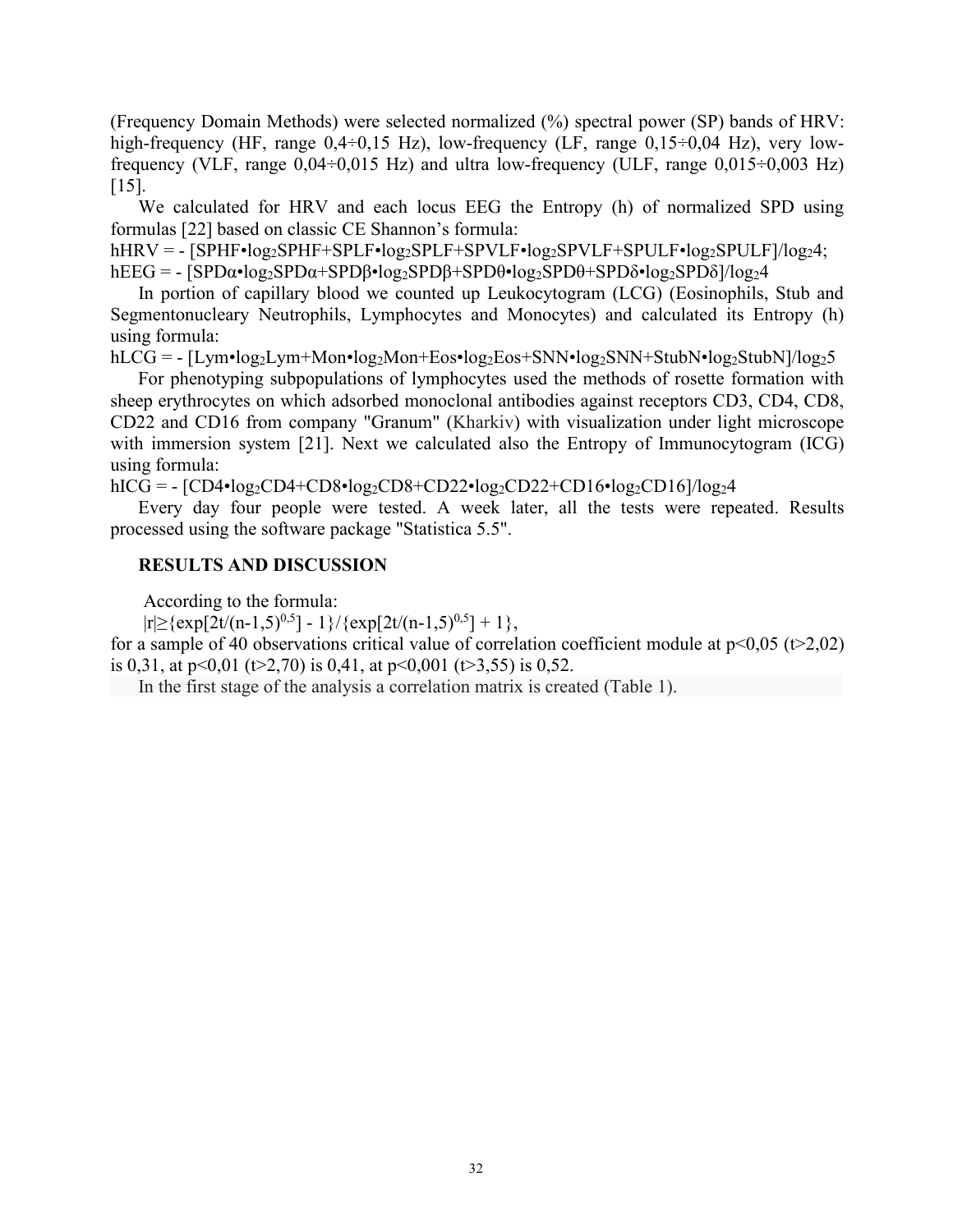| <b>Entropy</b>  | Right   | Right   | Frontal | Frontal | Left    | Left    |
|-----------------|---------|---------|---------|---------|---------|---------|
|                 | GDI     | GDI(f)  | GDI     | GDI(f)  | GDI     | GDI(f)  |
| Right GDI       | 1,00    | ,46     | ,71     | ,42     | ,58     | ,31     |
| Right GDI (f)   | ,46     | 1,00    | ,50     | ,69     | ,49     | ,64     |
| Frontal GDI     | ,71     | ,50     | 1,00    | ,58     | ,77     | ,36     |
| Frontal GDI (f) | ,42     | ,69     | ,58     | 1,00    | ,50     | ,64     |
| Left GDI        | ,58     | ,49     | ,77     | ,50     | 1,00    | ,44     |
| Left GDI (f)    | ,31     | ,64     | ,36     | ,64     | ,44     | 1,00    |
| Fp2             | ,09     | ,10     | ,18     | ,16     | ,08     | ,06     |
| F4              | ,08     | $-0.07$ | ,16     | $-0.04$ | ,07     | $-14$   |
| F8              | $-0.01$ | $-1,19$ | $-0.02$ | $-24$   | $-0.07$ | $-1,46$ |
| T <sub>4</sub>  | $-22$   | $-0.08$ | $-0,06$ | $-27$   | $-0.02$ | $-16$   |
| C4              | ,03     | $-0.07$ | $-0,06$ | $-0.04$ | $-17$   | $-19$   |
| T <sub>6</sub>  | ,17     | $-0.01$ | ,03     | $-12$   | $-0.05$ | $-0.08$ |
| P <sub>4</sub>  | , 24    | ,20     | ,19     | ,27     | ,13     | ,02     |
| O <sub>2</sub>  | ,21     | ,21     | $-0.02$ | ,06     | ,04     | ,11     |
| Fp1             | $-0,00$ | $-0.07$ | $-0,06$ | ,11     | $-15$   | ,05     |
| F3              | ,19     | ,14     | ,28     | ,19     | ,25     | $-0.02$ |
| F7              | $-0.03$ | $-0.03$ | ,08     | ,10     | $-19$   | $-11$   |
| T <sub>3</sub>  | $-22$   | $-0.05$ | $-0.07$ | $-0.08$ | $-24$   | $-22$   |
| C <sub>3</sub>  | ,01     | $-14$   | $-17$   | $-11$   | $-24$   | $-19$   |
| T <sub>5</sub>  | ,10     | $-17$   | $-0.07$ | $-10$   | $-0.07$ | $-14$   |
| P <sub>3</sub>  | ,20     | ,12     | ,09     | ,20     | ,04     | ,05     |
| O <sub>1</sub>  | ,16     | ,24     | ,13     | , 31    | ,17     | ,19     |
| <b>HRV</b>      | $-10$   | $-0.05$ | $-0.08$ | $-24$   | $-21$   | $-10$   |
| <b>LCG</b>      | ,30     | $-0.08$ | ,30     | ,18     | ,18     | ,14     |
| <b>ICG</b>      | $-25$   | $-18$   | $-26$   | $-21$   | $-27$   | $-30$   |

**Table 1. Correlation matrix for Entropies of gas-discharge image, spectral power density EEG loci, HRV, Leukocytogram and Immunocytogram**

To visualize correlations we should decide concerning factor (argument) and effective (function) parameters. As stated in the previous article, in terms of mathematics it does not matter, while in terms of physiology there is the perennial problem of cause and effect. We have chosen as a factor GDV parameters [10].

As a result of the screening, the most significant relationship was found between the GDI entropy (filtered) in the **left** projection and the SPD EEG entropy in the **right** lateral frontal locus (Fig. 1). Unfortunately, intrigue about cross-linking such as the corticospinal pyramid tract has been dispelled by other facts.

The inclusion in the multiple regression model of the second, by the power of the link, variable brought about the aesthetic pleasure of the three-dimensional image (Fig. 2), but no more, judging by R.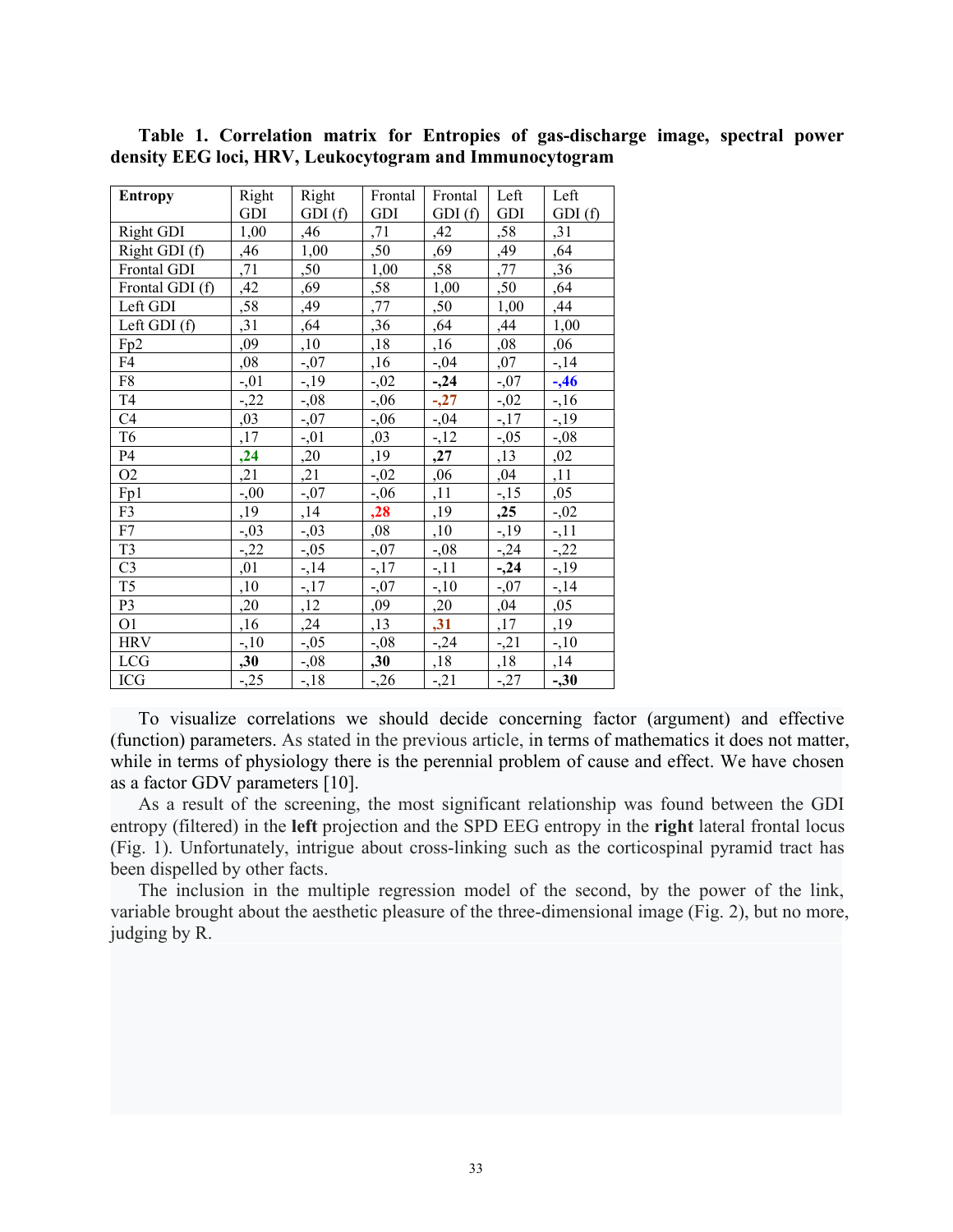

**Fig. 1. Scatterplot of correlation between the entropy GDI (filtered) on the Left projection (X-axis) and the entropy in F8 locus EEG (Y-axis)**



**F8h=2,22-0,472•ELf+0,081•EFf; R=0,458; R<sup>2</sup>=0,210; F(2,4)=4,9; p=0,013**

**Fig. 2. Scatterplot of dependence of entropy in F8 locus EEG (Z-axis) on entropies GDI (filtered) on the Left (X-axis) and Frontal (Y-axis) projections**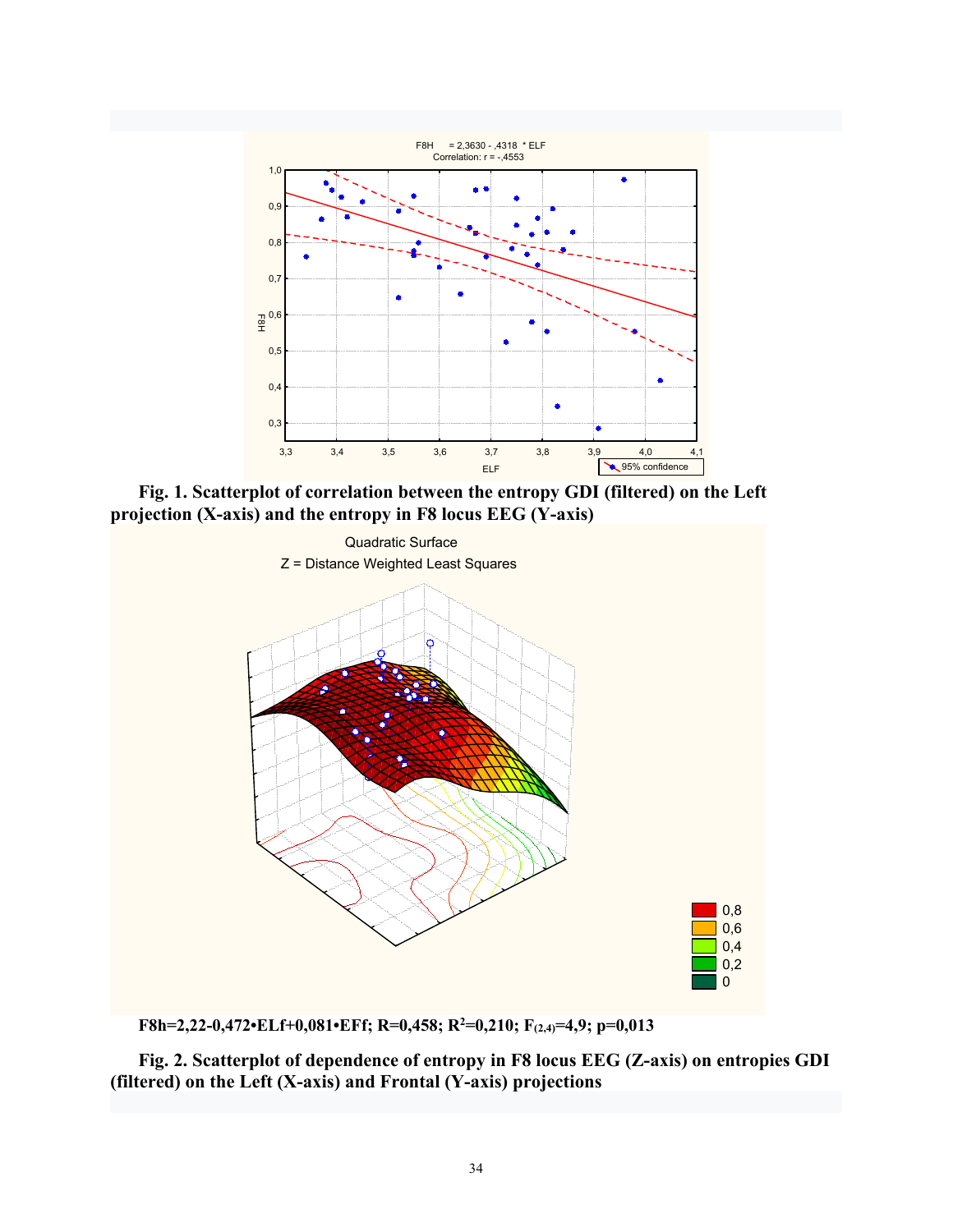In the next step, the canonical correlation between the entropy indices of the gas-discharge image taken without a filter and with a filter in three projections, on the one hand, and SPD 16 EEG loci, on the other, was analyzed.

By stepwise exclusion, 5 variables were included in the canonical GDV root structure, and 6 variables were included in the root EEG structure (Table 2). Judging by the factor loadings, the causal root represents directly, mainly, the entropy of GDI (with filter) in the left projection, while the entropy of GDI (without filter) in the right projection reflects inversely.

On the other hand, the EEG root reflects the SPD entropy at five loci inversely and only one directly. Overall, GDI entropy determines the SPD EEG entropy by 33% (Fig. 3).

|                       | Table 2. Factor structure of canonical correlation between Entropy of GDI (right set) and |  |  |  |
|-----------------------|-------------------------------------------------------------------------------------------|--|--|--|
| <b>EEG</b> (left set) |                                                                                           |  |  |  |

| <b>Right</b> set   | R       |  |  |
|--------------------|---------|--|--|
| Left GDI (f)       | ,536    |  |  |
| Left GDI           | ,158    |  |  |
| Right GDI          | $-.420$ |  |  |
| Frontal GDI (f)    | $-.084$ |  |  |
| <b>Frontal GDI</b> | $-.055$ |  |  |
| <b>Left set</b>    | R       |  |  |
| F8H                | $-514$  |  |  |
| P <sub>4</sub> H   | $-478$  |  |  |
| C3H                | $-454$  |  |  |
| F3H                | $-237$  |  |  |
| O1H                | $-141$  |  |  |
| T4H                | .360    |  |  |



**R=0,575; R<sup>2</sup>=0,330; χ<sup>2</sup> (30)=38; p=0,158; Λ Prime=0,341 Fig. 3. Scatterplot of canonical correlation between Entropy of GDI (X-line) and EEG (Yline)**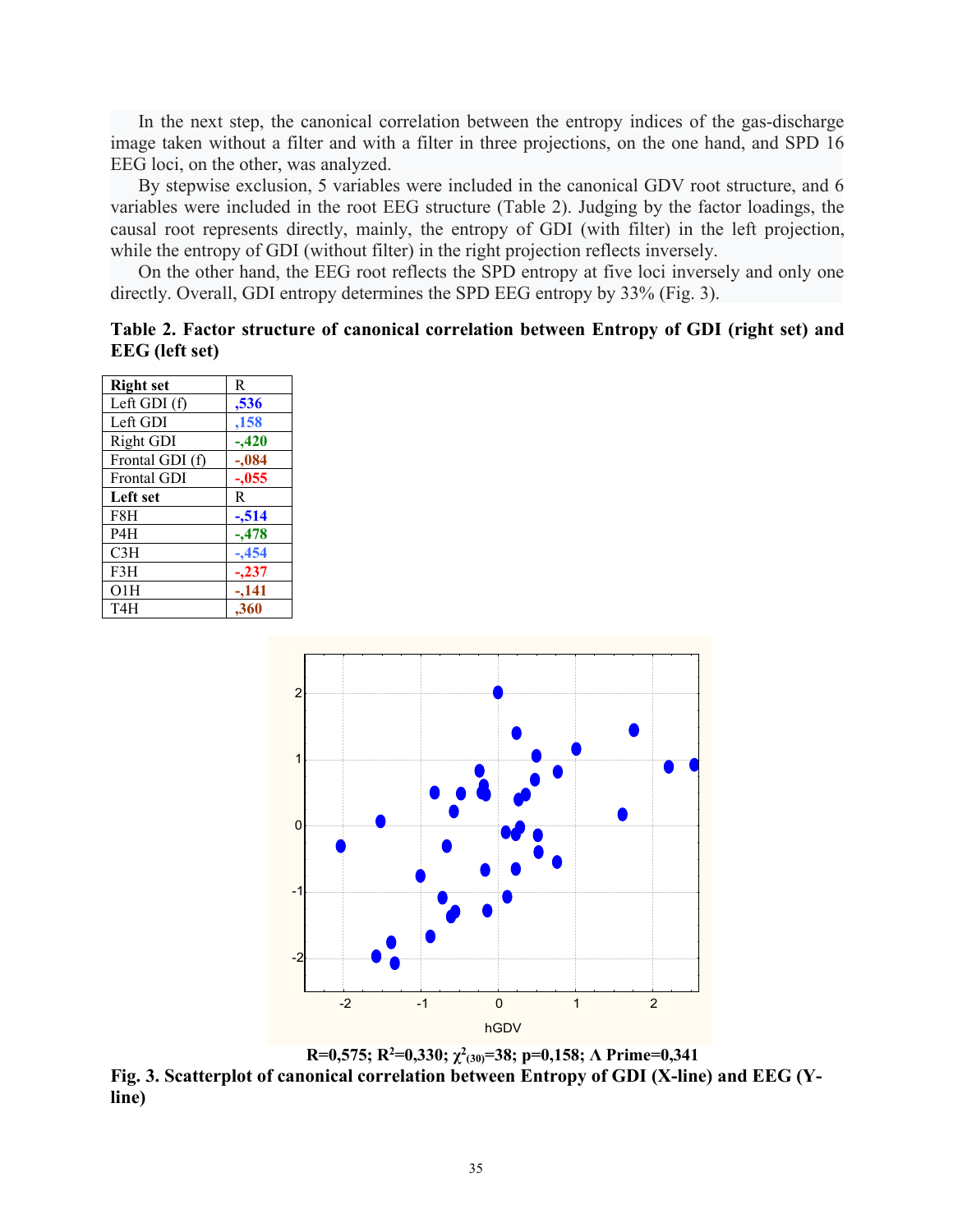The additional inclusion in the left set parameters of HRV, LCG and ICG entropies gives a significant increase in the canonical relationship between the roots. This changes the factor structure of the roots. Contrary to expectations, HRV entropy was found outside the model (Table 6 and Figure 4).

| Table 6. Factor structure of canonical correlation between Entropy of GDI (right set) and |  |  |  |
|-------------------------------------------------------------------------------------------|--|--|--|
| <b>EEG,LCG&amp;ICG</b> (left set)                                                         |  |  |  |

| <b>Right</b> set   | R        |
|--------------------|----------|
| Right GDI          | ,50      |
| <b>Frontal GDI</b> | , 24     |
| Frontal GDI (f)    | , 24     |
| Left GDI (f)       | $-33$    |
| Right GDI (f)      | $-28$    |
| Left GDI           | $-0.03$  |
| Left set           | R.       |
| <b>LCGH</b>        | ,477     |
| P4H                | ,335     |
| C3H                | ,287     |
| F8H                | ,229     |
| F3H                | ,183     |
| O1H                | ,121     |
| T4H                | $-0.440$ |
| <b>ICGH</b>        | $-.006$  |



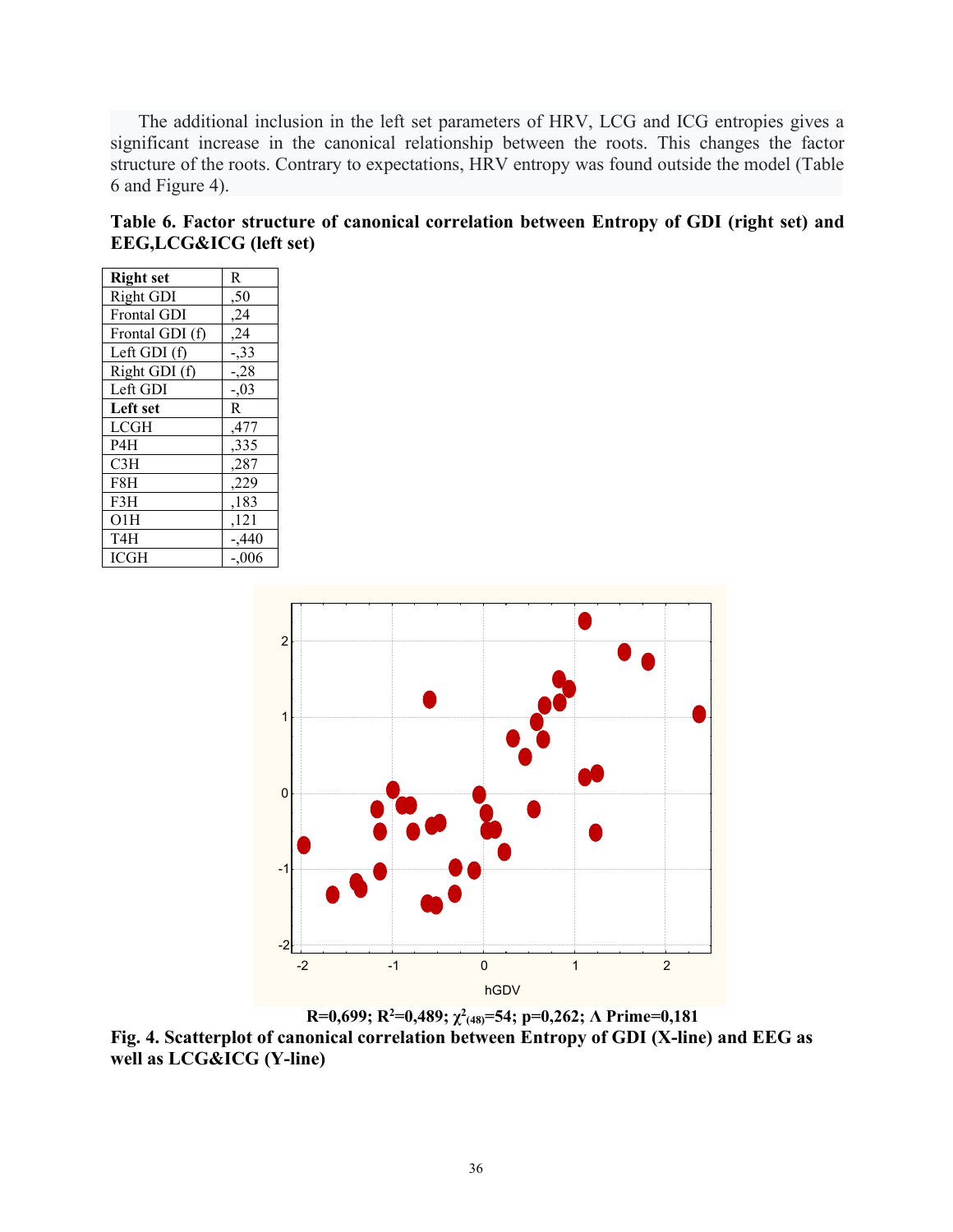### **CONCLUSION**

We have documented the relationship between the entropy parameters of electroencephalogram, blood leukocytogram and immunocytograms on the one hand, and gasdischarge images on the other. However, the question of the causal nature of this relationship remains open. What is primary: electrical activity of the brain, excretion of cytokines and hormones by immunocytes, or emission of photons and free electrons by acupuncture points [17,18] (circulation of vital energy [32])?

# **ACKNOWLEDGMENT**

We express sincere gratitude to administration of JSC "Truskavets'kurort" and "Truskavets' SPA" for help in conducting this investigation.

# **ACCORDANCE TO ETHICS STANDARDS**

Tests in patients are conducted in accordance with positions of Helsinki Declaration 1975, revised and complemented in 2002, and directive of National Committee on ethics of scientific researches. During realization of tests from all participants the informed consent is got and used all measures for providing of anonymity of participants.

For all authors any conflict of interests is absent.

#### **REFERENCES**

- 1. Babelyuk VYe. The parameters of gaz discharge visualization (kirlianogram) appropriately associated with some psychophysiological and endocrine parameters of healthy men. Medical Hydrology and Rehabilitation. 2013; 11(1): 21-30.
- 2. Babelyuk VYe, Dubkova GI, Kikhtan VV, Korolyshyn TA, Popovych IL. The relationship between the parameters of gas discharge visualization and neuro-endocrine regulation [in Ukrainian]. In: Valeology: current status, trends and prospects development. Abstracts XIV International scientific and practical conference (Kharkiv-Drohobych, 14-16 April 2016). Kharkiv. VN Karazin KhNU; 2016: 360-361.
- 3. Babelyuk VYe, Dubkova GI, Kikhtan VV, Korolyshyn TA, Zukow W, Popovych IL. The parameters of gas discharge visualization and principal neuroendocrine factors of adaptation closely correlated. In: IX International symposium "Actual problems of biophysical medicine" (Kyiv, 12-15 May 2016). Кyiv. OO Bohomolets' Institute of Physiology; 2016: 9-10.
- 4. Babelyuk VY, Dubkova HI, Korolyshyn TA, Mysula IR, Popovych DV, Popovych IL, Zukow W. Relationships between caused by Kozyavkin© method changes in parameters of manual function and electroencephalogram, heart rate variability as well as gas discharge visualization in children with spastic form of cerebral palsy. Journal of Education, Health and Sport. 2018; 8(4): 159-194.
- 5. Babelyuk VYe, Dubkova GI, Korolyshyn TA, Zukow W, Popovych IL. The correlationships between parameters of gas discharge visualization and principal neuroendocrine factors of adaptation. In: Pathophysiology and Pharmacy: ways of integration. Abstracts VII National Congress of Pathophysiologists Ukraine with international participation (5-7 October 2016). Kharkiv; NPhU: 8.
- 6. Babelyuk VYe, Dubkova GI, Popovych IL. Correlation parameters of electrophotonics (kirlianogram) with neuroendocrine parameters [in Ukrainian]. In: Materials V scientific-practical conference "Issues of pathology in conditions of extreme factors action on the body" (Ternopil', 1-2 November 2012): Achievements of Clinical and Experimental Medicine. 2012; 2(17): 158.
- 7. Babelyuk VYe, Dubkova GI, Popovych IL. Gas discharge visualization parameters correlate with some psycho-physiological and endocrine parameters of healthy men [in Ukrainian]. In: "Actual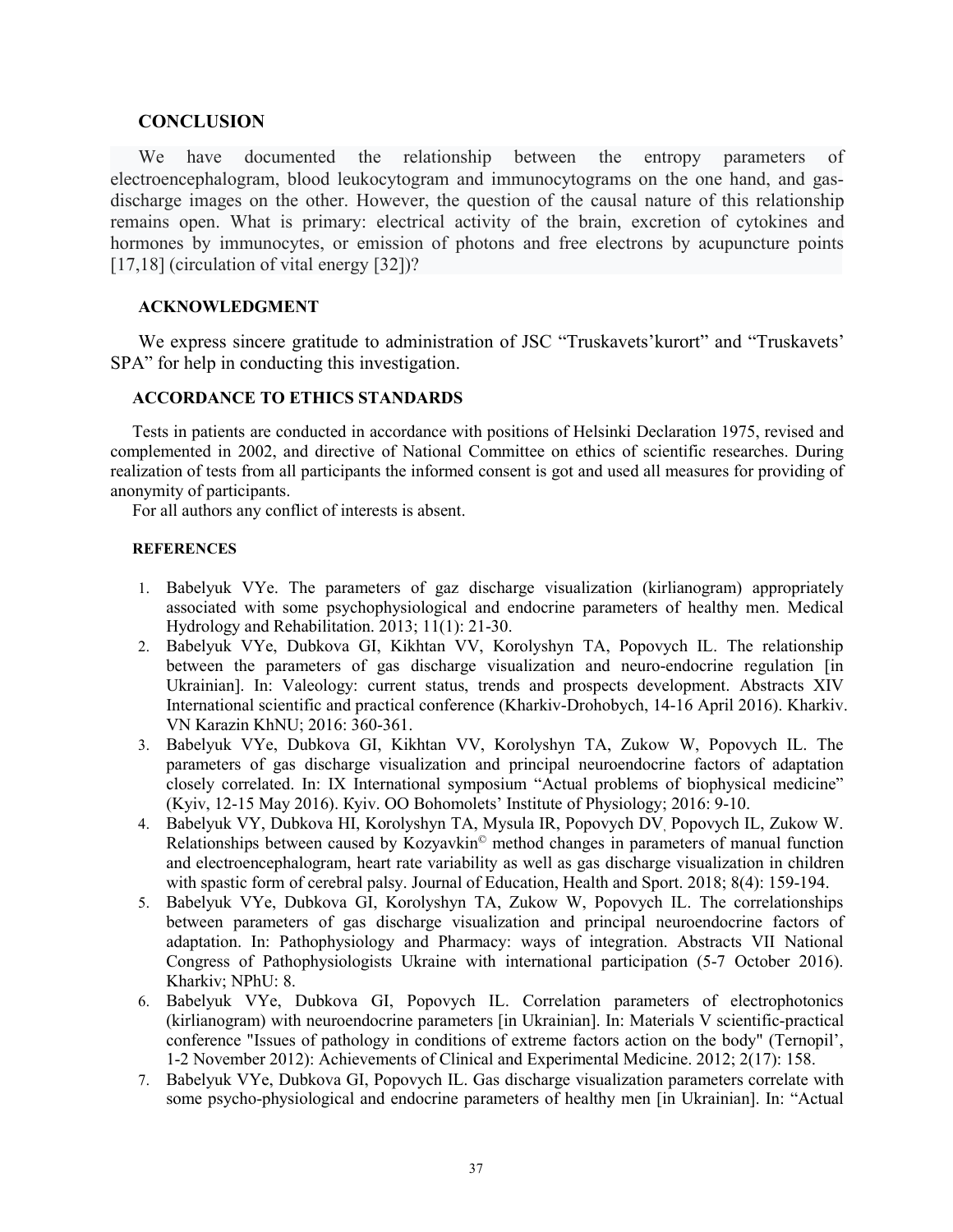problems of biophysical medicine". Materials VII International symposium (Kyiv, 14-17 May 2014). Кyiv: OO Bohomolets' Institute of Physiology, 2014: 11-13.

- 8. Babelyuk VYe, Dubkowa GI, Korolyshyn TA, Holubinka SM, Dobrovol's'kyi YG, Zukow W, Popovych IL. Operator of Kyokushin Karate via Kates increases synaptic efficacy in the rat Hippocampus, decreases C3-θ-rhythm SPD and HRV Vagal markers, increases virtual Chakras Energy in the healthy humans as well as luminosity of distilled water in vitro. Preliminary communication. Journal of Physical Education and Sport. 2017; 17(1): 383-393.
- 9. Babelyuk VY, Dubkova HI, Korolyshyn TA, Mysula IR, Popovych DV, Popovych IL, Zukow W. Relationships between caused by Kozyavkin© method changes in parameters of manual function and electroencephalogram, heart rate variability as well as gas discharge visualization in children with spastic form of cerebral palsy. Journal of Education, Health and Sport. 2018; 8(4): 159-194.
- 10. Babelyuk VE, Gozhenko AI, Dubkova GI, Babelyuk NV, Zukow W, Kovbasnyuk MM, Popovych IL. Causal relationships between the parameters of gas discharge visualization and principal neuroendocrine factors of adaptation. Journal of Physical Education and Sport. 2017; 17(2): 624- 637.
- 11. Babelyuk VYe, Popovych IL. Some biophysical and hematological correlates testosteronemia levels in healthy men [in Ukrainian]. Zdorovye muzhchiny. Health males. 2013; 2(45): 180-181.
- 12. Dobrovol's'kyi YuG, Gozhenko AI, Babelyuk VYe, Popovych IL. Method of water structuredness study with discharge-optical device and demonstration possibility of energy-information influence on it operator [in Ukrainian]. Water: Hygiene and Ecology. 2013; 2(1): 120-135.
- 13. Gozhenko AI, Popadynets' OO, Zukow WA, Popovych IL. Differences in parameters of the EEG and HRV in the humans with various levels of the entropy of EEG, HRV, immunocytogram and leukocytogram. In: Collection of Proceedings of the Scientific and Practical Conference: Galician Readings "Contemporary ideas on the pathogenesis of inflammation: local and systemic mechanisms" (Ivano-Frankivs'k, 19-20 September). Ivano-Frankivs'k. IFNMU; 2019: 73-74.
- 14. Gozhenko AI, Sydoruk NO, Babelyuk VYe, Dubkowa GI, Flyunt VR, Hubyts'kyi VYo, Zukow W, Barylyak LG, Popovych IL. Modulating effects of bioactive water Naftussya from layers Truskavets' and Pomyarky on some metabolic and biophysic parameters at humans with dysfunction of neuro-endocrine-immune complex. Journal of Education, Health and Sport. 2016; 6(12): 826-842.
- 15. Heart Rate Variability. Standards of Measurement, Physiological Interpretation, and Clinical Use. Task Force of ESC and NASPE. Circulation. 1996; 93(5): 1043-1065.
- 16. Kindzer BM, Babelyuk VY, Babelyuk NV, Popovych IL, Dubkova GI, Dobrovolskyi YG, Korsuns'kyi IH, Korolyshyn TA, Litosh S, Kindzer H, Zukow W. The device for electrostimulation "VEB-1" modulates parameters of electroencephalogram and gas discharge visualization. Science and society. Proc of the 11th internat. confer. Acent Grafics Communications and Publishing. Hamilton, Canada; 2019: 159-171.
- 17. Korotkov KG. Basics GDV Bioelectrography [in Russian]. SPb.: SPbGITMO(TU), 2001. 360 p.
- 18. Korotkov KG. Principles of Analysis in GDV Bioelectrography [in Russian]. SPb. Renome; 2007: 286 p.
- 19. Kozyavkina OV, Kozyavkina NV, Hordiyevych МS, Voloshyn ТB, Lysovych VI, Babelyuk VY, Dubkova HI, Korolyshyn TA, Popovych DV, Mysula IR, Zukow W, Popovych IL. Forecasting caused by Kozyavkin© method changes in hand function parameters in children with spastic form of cerebral palsy at their baseline levels as well as EEGs, HRVs and GDVs. Achivements of Clinical and Experimental Medicine. 2018; 4: 17-35.
- 20. Kozyavkina OV, Kozyavkina NV, Voloshyn ТB, Hordiyevych МS, Lysovych VI, Babelyuk VY, Dubkova HI, Korolyshyn TA, Mysula IR, Popovych DV, Zukow W, Popovych IL. Caused by Kozyavkin<sup>©</sup> method changes in hand function parameters in children with spastic form of cerebral palsy and their EEGs, HRVs and GDVs accompaniments. Journal of Education, Health and Sport. 2018; 8(10): 11-30.